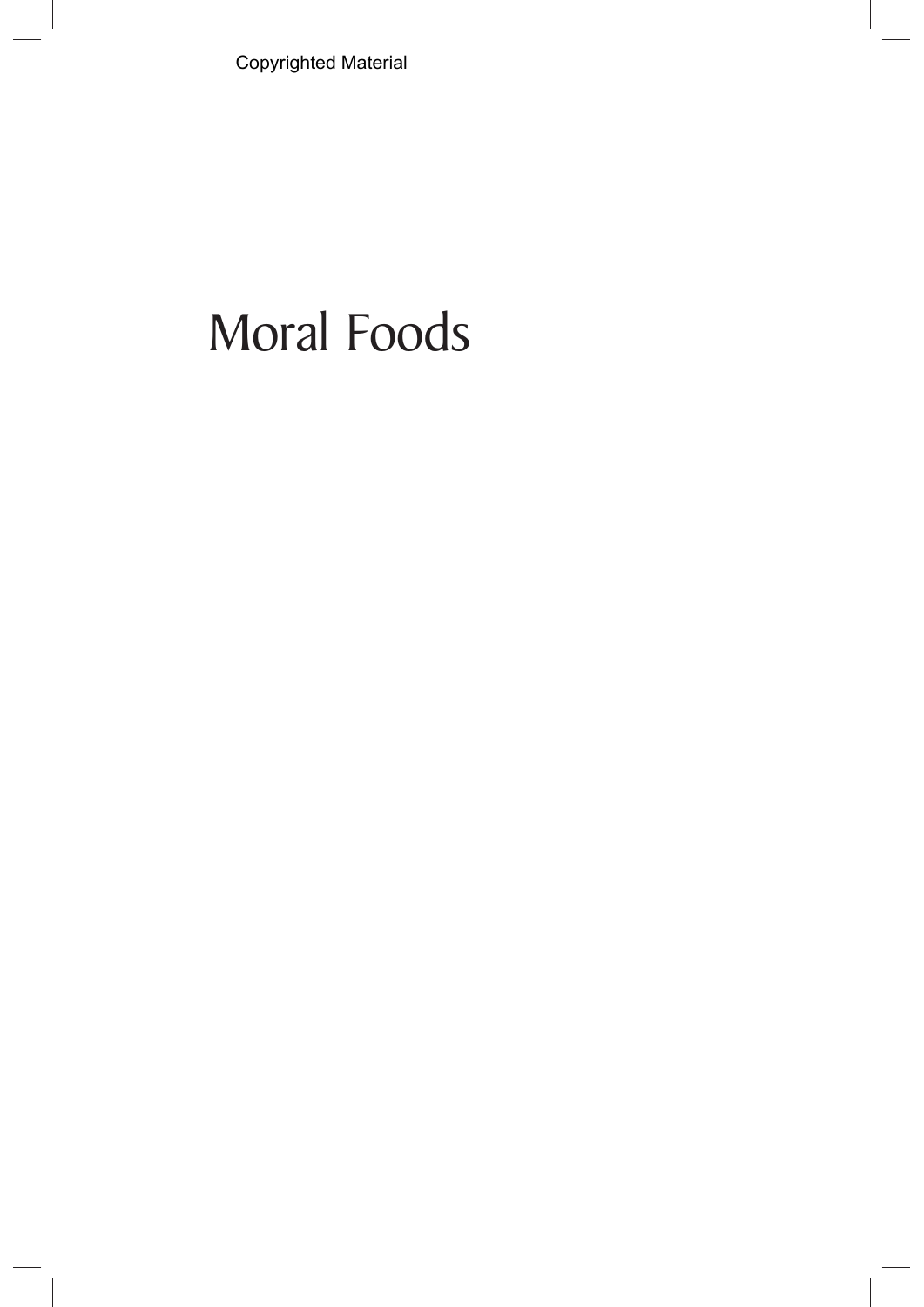Copyrighted Material



Series Editors:

Christine R. Yano and Robert Ji-Song Ku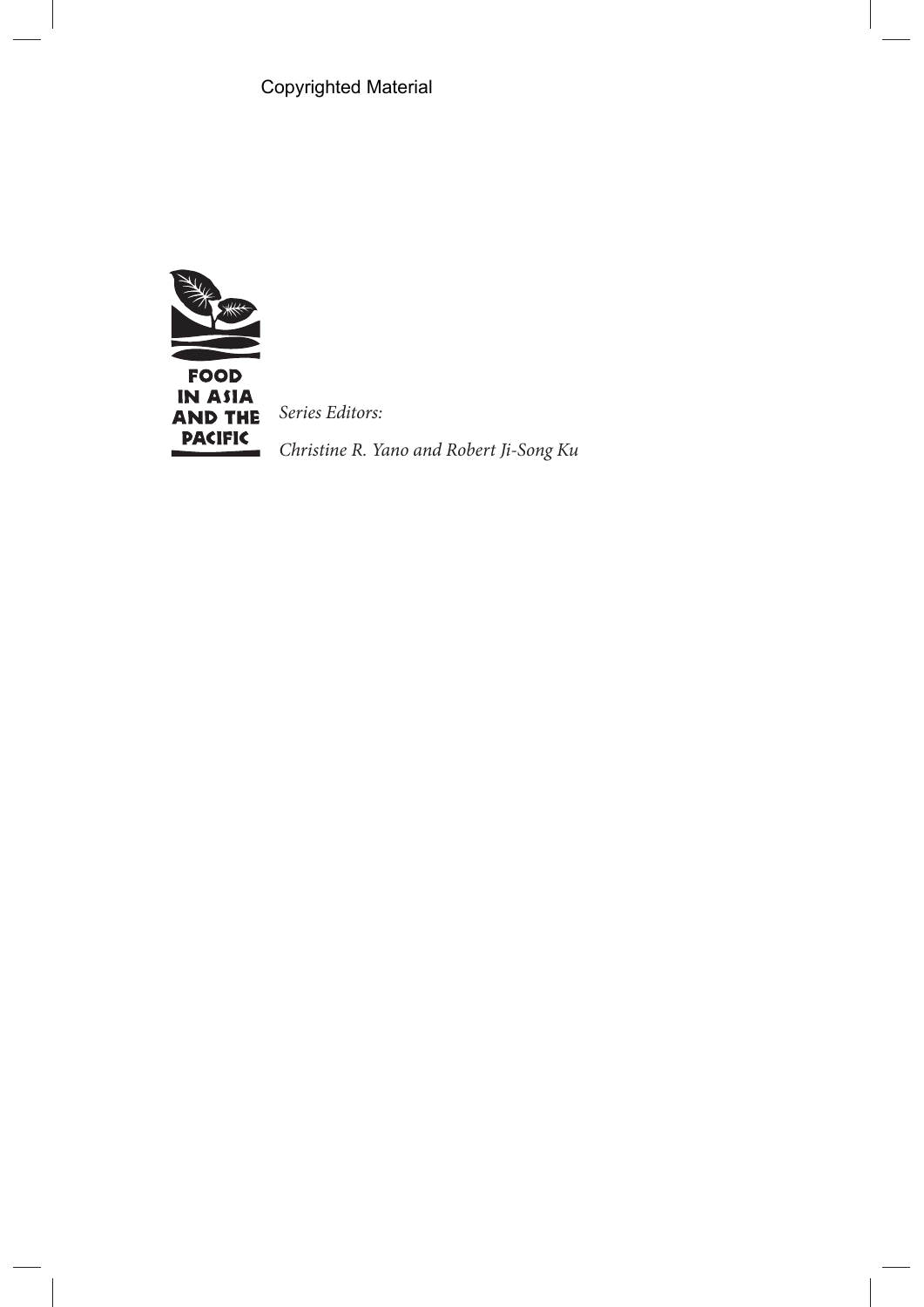# Moral Foods

THE CONSTRUCTION OF NUTRITION AND HEALTH IN MODERN ASIA

Edited by Angela Ki Che Leung and Melissa L. Caldwell



University of Hawai'i Press | Honolulu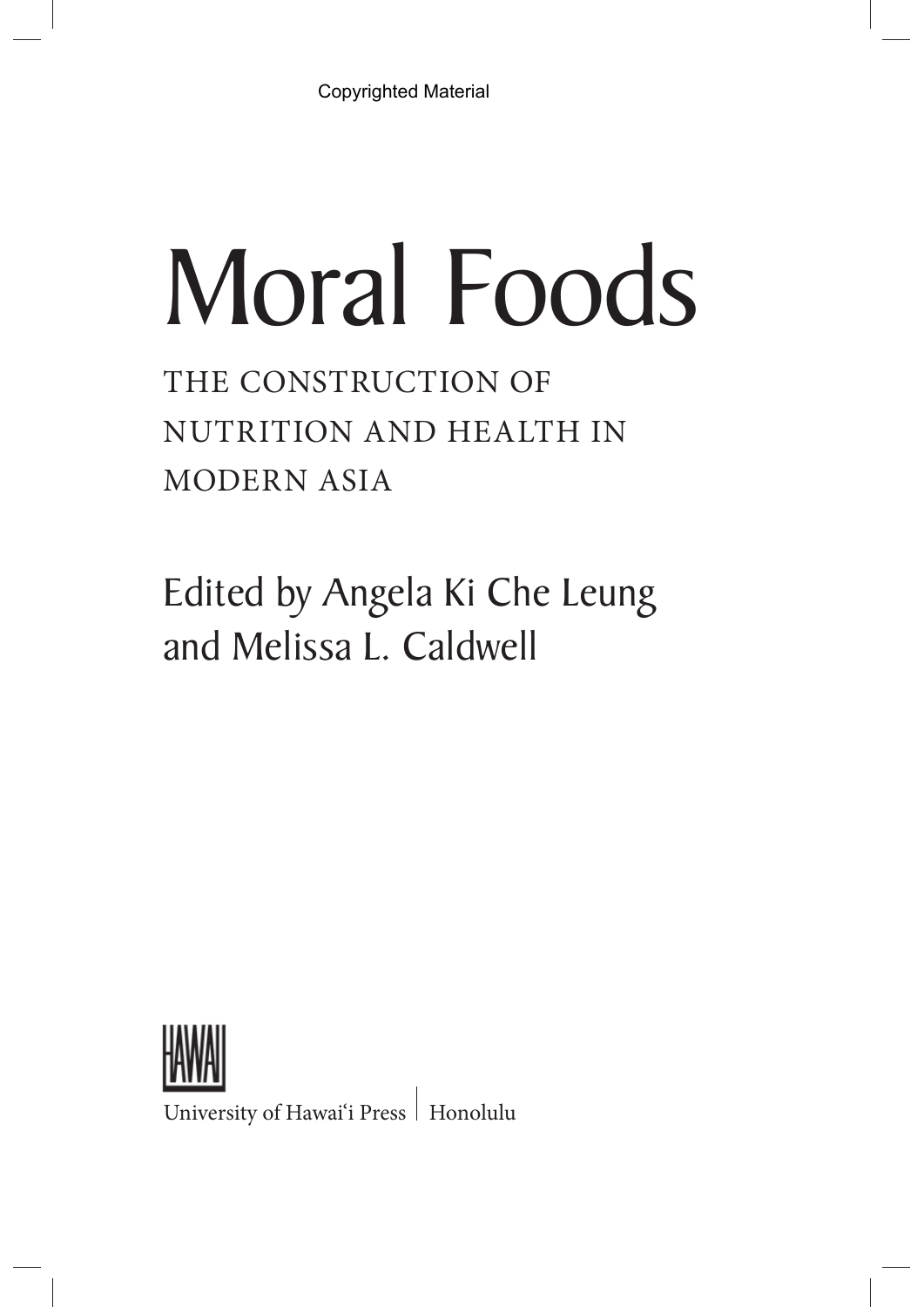### Copyrighted Material

[Subsidy credit to come]

© 2019 University of Hawai'i Press All rights reserved Printed in the United States of America

24 23 22 21 20 19 6 5 4 3 2 1

#### **Library of Congress Cataloging-in-Publication Data**

Names: Leung, Angela Ki Che, editor. | Caldwell, Melissa L., editor. Title: Moral foods : the construction of nutrition and health in modern Asia / edited by Angela Ki Che Leung and Melissa L. Caldwell. Other titles: Construction of nutrition and health in modern Asia | Food in Asia and the Pacific. Description: Honolulu : University of Hawai'i Press, [2019] | Series: Food in Asia and the Pacific | Includes bibliographical references and index. Identifiers: LCCN 2018041490 | ISBN 9780824876708 (cloth ; alk. paper) Subjects: LCSH: Diet—Asia. | Food habits—Asia. | Food consumption— Moral and ethical aspects—Asia. Classification: LCC GT2853.A78 M67 2019 | DDC 394.1/2095—dc23 LC record available at https://lccn.loc.gov/2018041490

[cover art caption and credit to come]

University of Hawai'i Press books are printed on acid-free paper and meet the guidelines for permanence and durability of the Council on Library Resources.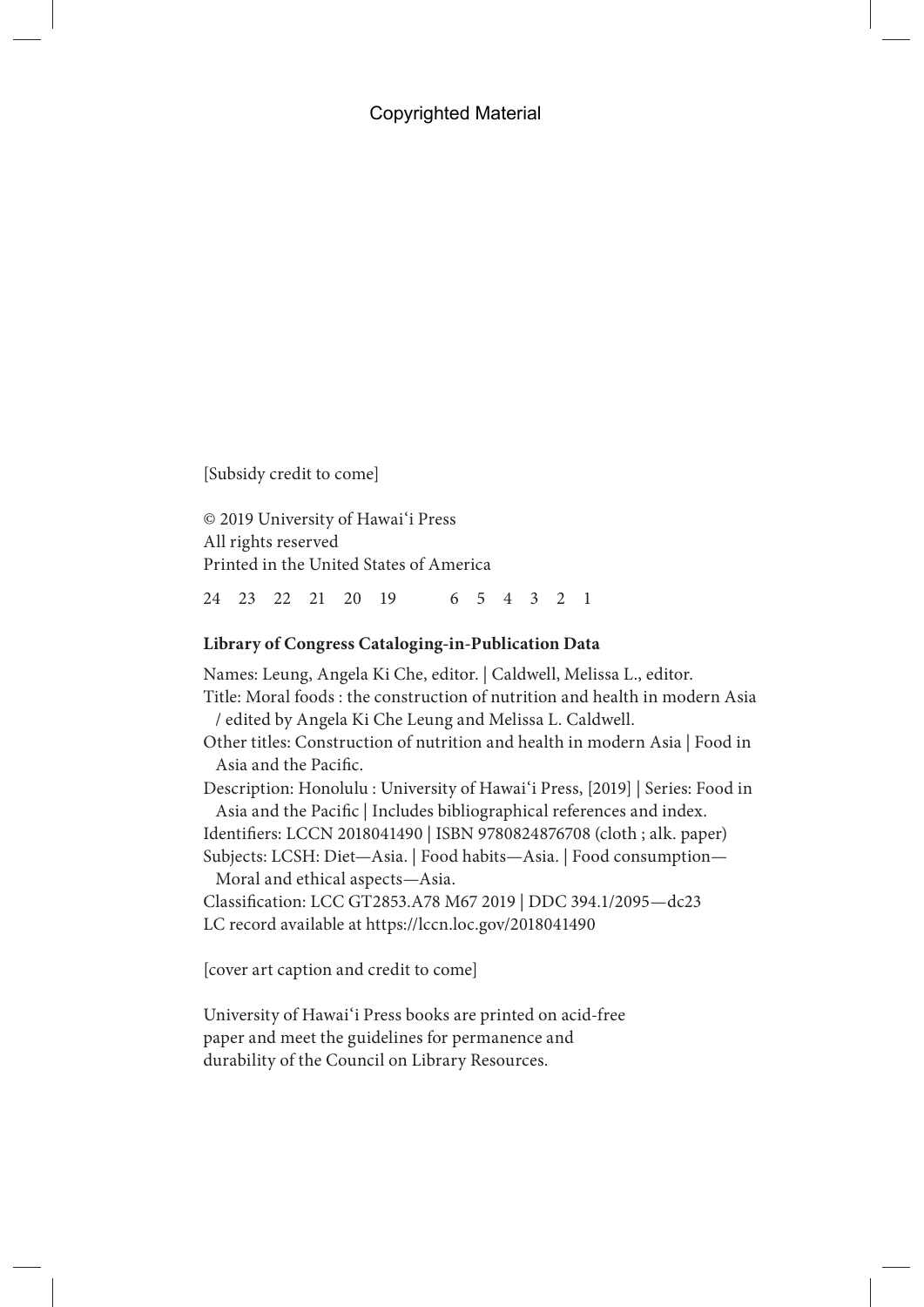## **Contents**

Acknowledgments ix

Introduction: Food and Health: Fortification and Modern Asian State Making 1 Melissa L. Caldwell and Angela Ki Che Leung

## PART I GOOD FOODS

- 1 Health, Wealth, and Solidarity: Rice as Self in Japan and Malaysia 23 Francesca Bray
- 2 Confronting the Cow: Soybean Milk and the Fashioning of a Chinese Dairy Alternative 47 Jia-Chen Fu
- 3 Moral Responsibility for Nutritional Milk: Motherhood and Breastfeeding in Modern Japan 66 Izumi Nakayama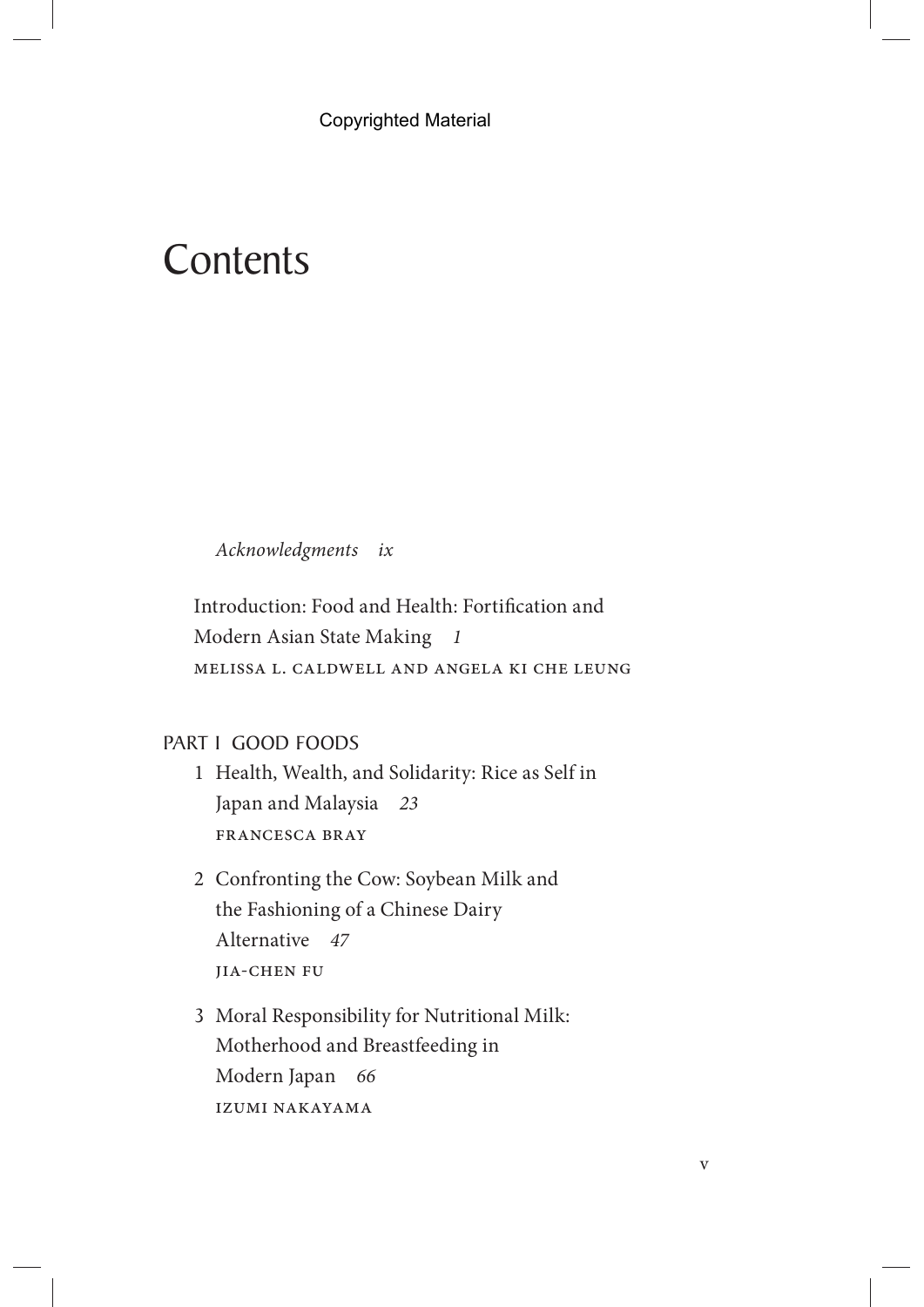## vi Contents

 4 Eating Well for Survival: Chinese Nutrition Experiments during World War II 89 Michael Shiyung Liu

## PART II BAD FOODS

- 5 The Good, the Bad, and the Toxic: Moral Foods in British India 111 David Arnold
- 6 The Good, the Bad, and the Foreign: Trajectories of Three Grains in Modern South Korea 130 Tae-Ho Kim
- 7 Snacking, Health, Modernity: Moralizing Confections in Japan, 1890–1930 150 TATSUYA MITSUDA
- 8 Bad Meat: Food and the Medicine of Modern Hygiene in Colonial Hong Kong 173 Robert Peckham

## PART III MORAL FOODS

- 9 Becoming Healthy: Changing Perception of Tea's Effects on the Body 201 Lawrence Zhang
- 10 To Build or to Transform Vegetarian China: Two Republican Projects 221 Angela Ki Che Leung
- 11 From Civilizing Foods for Nourishing Life to a Global Traditional Chinese Medicine Dietetics: Changing Perceptions of Foods in Chinese Medicine 241 Volker Scheid